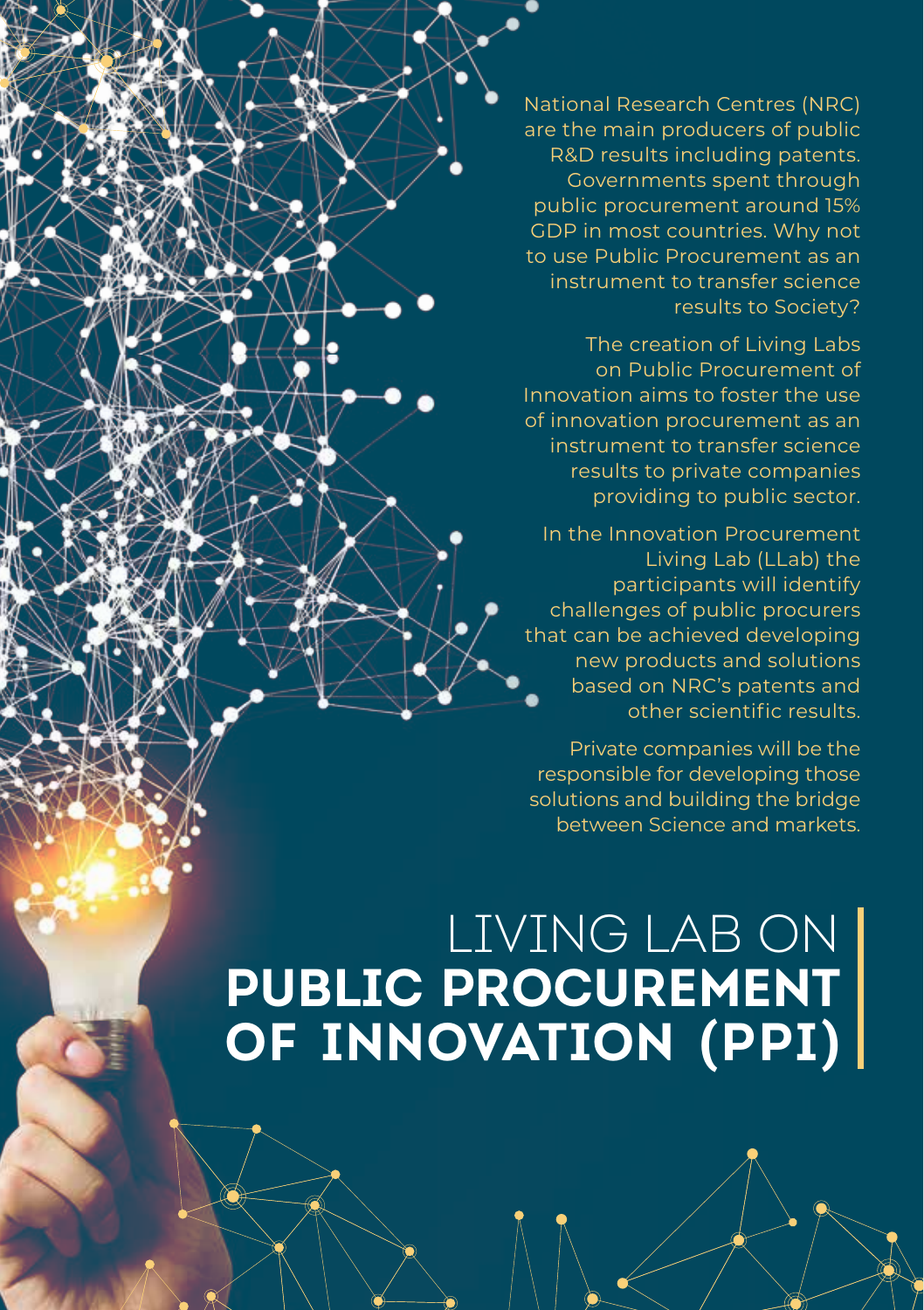#### LIVING LAB ON **PUBLIC PROCUREMENT OF INNOVATION (PPI)**

# **WHAT IS THE LIVING LAB ON PPI?**

The platform for meeting and matching interests between Public procurers (buyers), Private companies (sellers) and NRC (patents owners) to generate concrete ideas that can be materialised in potential public procurement of innovation (PPI) projects.

- $\bullet$  It is based on a recurrent and open model of exploration and co-generation of ideas and projects, where any entity with interest in PPI can participate.
- $\bullet$  It is an instrument aimed at finding and exploring the best ideas to be transformed into specific PPI pilot proposals.
- <sup>a</sup> It is mainly focused to use PPI as an instrument to transfer results from public R&D Centres.



Spain, Italy, Jordan, Tunisia and Egypt working together in the creation of five national Llabs and putting together a Meditarranean Living Lab with key actors from each Country.

### **AN INSTRUMENT ALIGNED WITH THE EUROPEAN GREEN DEAL**

The LLab work will be mainly focused in sectors and activities related with environment and digital transformation in areas such as waste treatment, water management, energy efficiency, clean energy, ICT environmental solutions and health.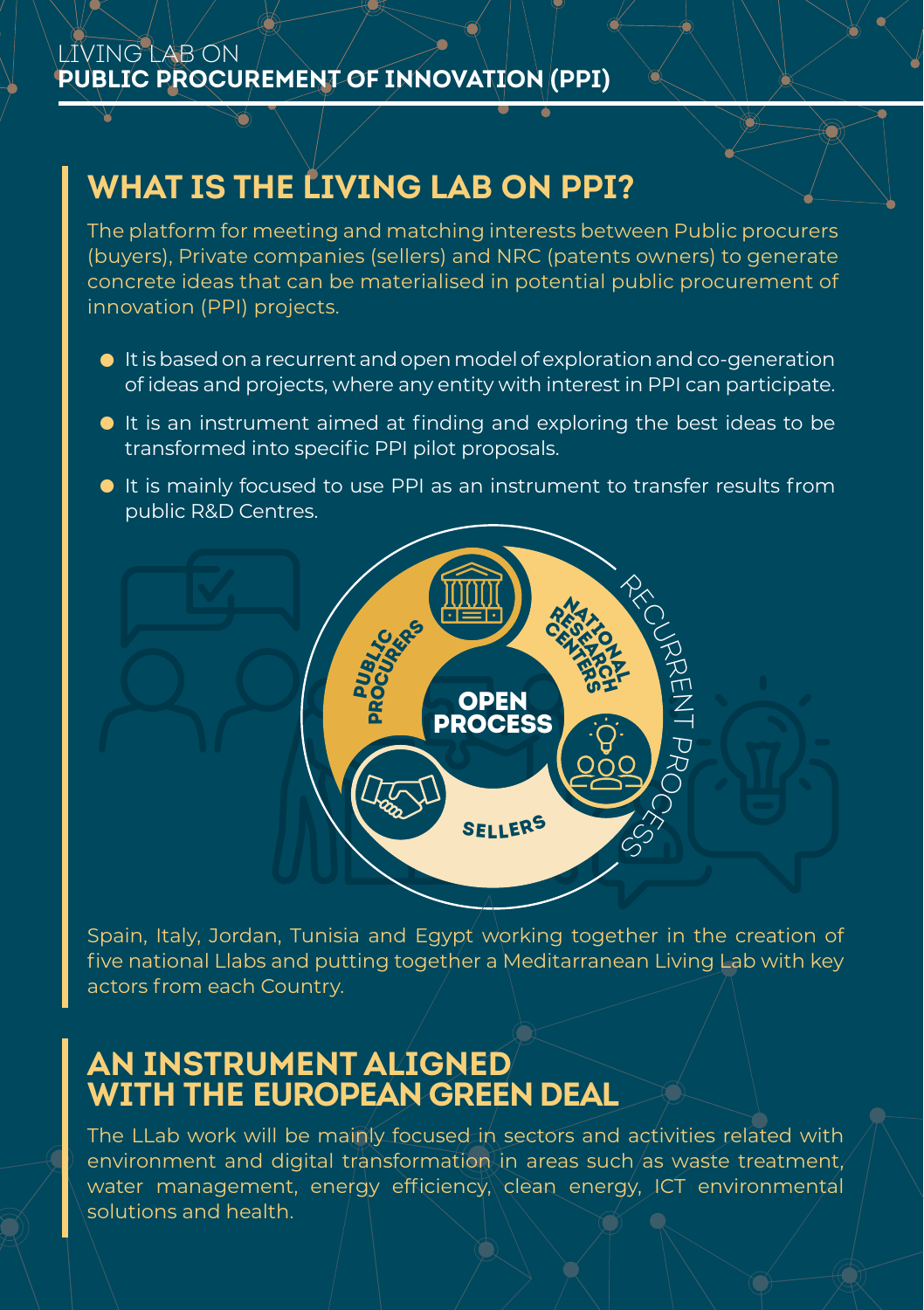#### LIVING LAB ON **PUBLIC PROCUREMENT OF INNOVATION (PPI)**

### **WHAT KIND OF ENTITIES CAN PARTICIPATE AMONG THE NRCS?**

#### **PUBLIC PROCURERS:**

Agents at all three levels of the public sector: national, regional and local:

- **•** Ministerial departments, public business entities, public agencies, city councils, etc., with experience on PPI, open PPI processes or interest in improving public services through PPI in the strategic areas.
- **•** Other public entities with no experience in PPI, but which depending on their competences and strategic areas are likely to become public procurers of innovation.

#### **SELLERS OF TECHNOLOGICAL SOLUTIONS:**

private companies with the capacity to develop TRL4 to TRL9 products and solutions from patents:

- Large companies.
- <sup>a</sup> SMEs.
- Start-ups and new technologybased companies.

#### **NATIONAL RESEARCH CENTRES:**

The NRC will be represented by the Technology Transfer Offices (TTOs), that might mobilize diverse research groups and researchers according to the challenges identified by public procurers and private companies.

- $\bullet$  A Launching of the living lab, webinar meeting.
- **•** An annual roadmap with the identification of objectives for each year.
- **Four quarterly virtual meetings per** year and one meeting to present the results at the end of each year.
- <sup>a</sup> Sectorial roundtables adapted to the challenges and needs identified by the participants.

# **HOW IT WORKS?**

- $\bullet$  Technical assistance for the matching of patents, solutions, and public needs to identify concrete PPIs to implement in the next three years.
- A capacitation programme to those public procurers and private sellers involved in pilot PPIs.
- **Technical assistance to those public** procurers involved in pilot PPIs along all the tendering process.